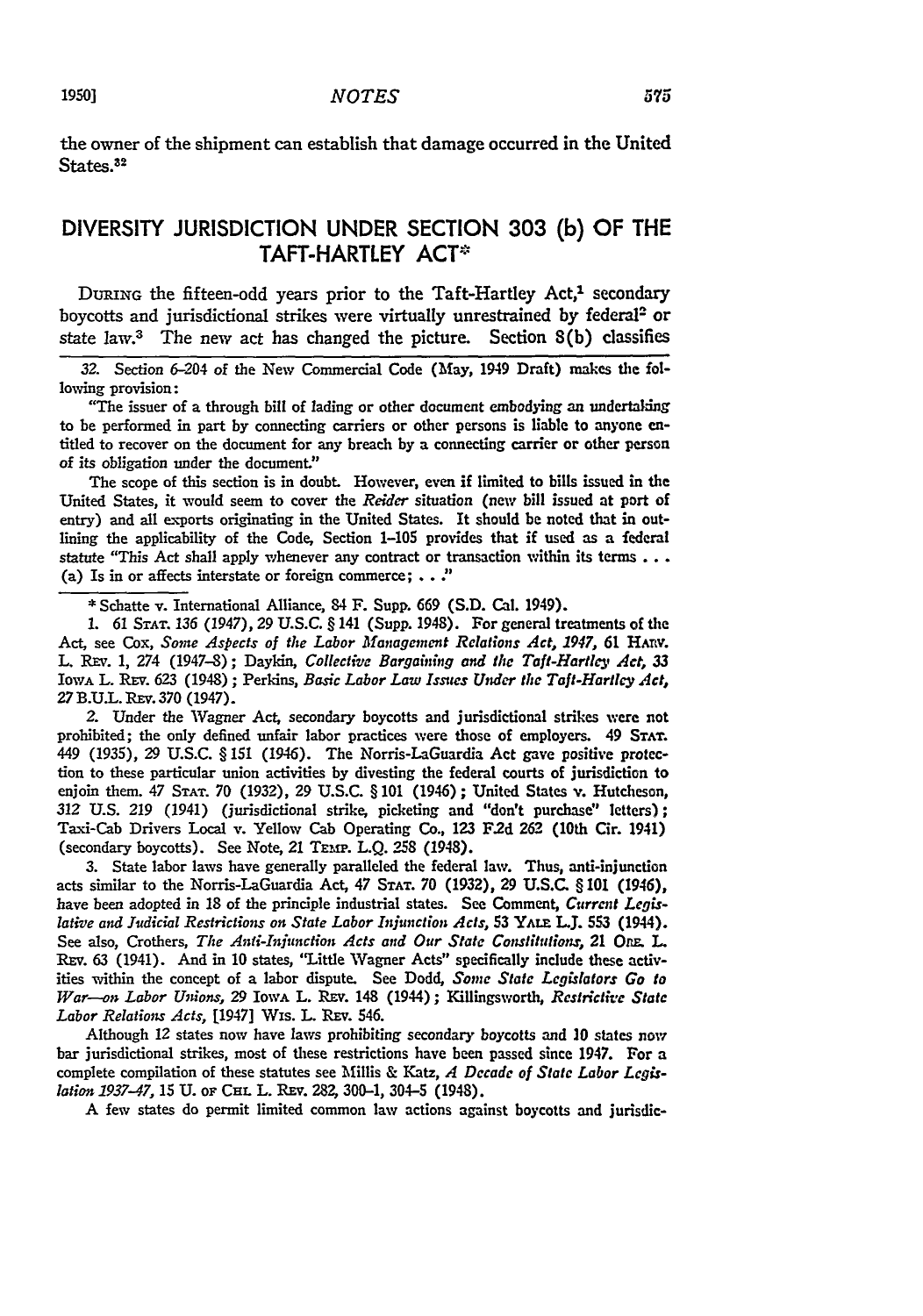secondary boycotts and jurisdictional strikes as unfair labor practices,<sup>4</sup> and Section 303(b) gives injured parties a private right of action for damages, enforceable in federal or state courts.<sup>5</sup> But the availability of the federal forum for **303** (b) actions has recently been severely limited by *Schatto v. International Alliance,6* which requires diversity of citizenship for federal court jurisdiction.

A protracted jurisdictional dispute had culminated in an arbitration awarding the disputed work to one of the two contending unions. After some effort to secure a reversal of the award, the losing union brought the issue to a federal court in an action for damages under Section 303(b).7 Unlike Sec-

tional strikes. See, Gershon, *Free Speech and the Secondary Boycott-A Reconsideration,* 21 So. **CALIF.** L. **REv.** 76 (1947) ; Gromfine, *Labor's Use of Secondary Boycotts, 15* GEo. WAsH. L. Rzv. *327* (1947).

4. The prohibited activities are defined in Section 8(b) (4), which makes it an linfair labor practice for a union to engage in or encourage a strike or a boycott where Its object is any one of the following:

(1) forcing any employer, *other than its own* to recognize or bargain with a noncertified union;

(2) forcing *its own or any other employer* to (a) join an employer organization or a union, (b) cease dealing with the products of, or doing business with, any person, (c) recognize or bargain with a labor organization in disregard of the previous certification of another union, (d) assign particular work to a particular union unless a Board order or certification is being violated.

Section 10(1) makes it mandatory that the Board seek an injunction where Section 8(b) (4) is violated. Major reliance, however, seems to have been placed on the **de**terrent effect of the new private remedy. **93** *CONG.* REc. 4858 (1947).

See, generally, Gromfine, *Labor's Use of Secondary Boycotts*, 15 GEO. WASII. L. REV. **327** (1947); Janes, *Secondary Boycotts and the Taft-Hartley Law,* 8 LAw. GUILD REv. 371 (1948).

5. "Whoever shall be injured in his business or property **by** reason of any violation of [Section 303(a)] may sue therefor in any district court of the United States subject to the limitations and provisions of Section **301** hereof without respect to the amount in controversy or in any other court having jurisdiction of the parties, and shall recover the damages by him sustained and the cost of the suit." **61 STAT.** 159 (1947), 29 U.S.C. § **187** (Supp. 1948). Section 303(a) defines the prohibited practices in the same terms as Section 8(b) (4).

**6.** 84 F. Supp. **669** (S.D. Cal. 1949).

7. The pleadings presented a confused picture. **A** series of controversies over **the** erection of sets for Hollywood stages resulted in certain work being alternately allocated between Carpenters (plaintiffs' union) and International Alliance (the defendant union). In October 1945, the Carpenters struck, ostensibly against the defendant-employer, but actually against Alliance. Pursuant to a subsequent agreement, the Executive Council of the A. F. of L. investigated the dispute and allotted the major portion of the work to Alliance. Carpenters then got the president of the A. F. of L. to interpret the allocation decision so as to reallocate the disputed work to them. The Studios and Alliance refused to recognize this "interpretation" and Carpenters went out on strike. The Carpenters then instituted a suit in a district court alleging these facts as a violation **of** Section **303.** They claimed injury to their "business and property" and "great distress to body and mind" shown by the fact that they had been out of work for 39 weeks. Brief for Defendant on Motion to Dismiss, **pp.** 12-19, Schatte v. International Alliance, 84 **F.** Supp. 669 (S.D. Cal. 1949) **;** Opening Brief for Appellants, **pp.** 46-51 (on appeal).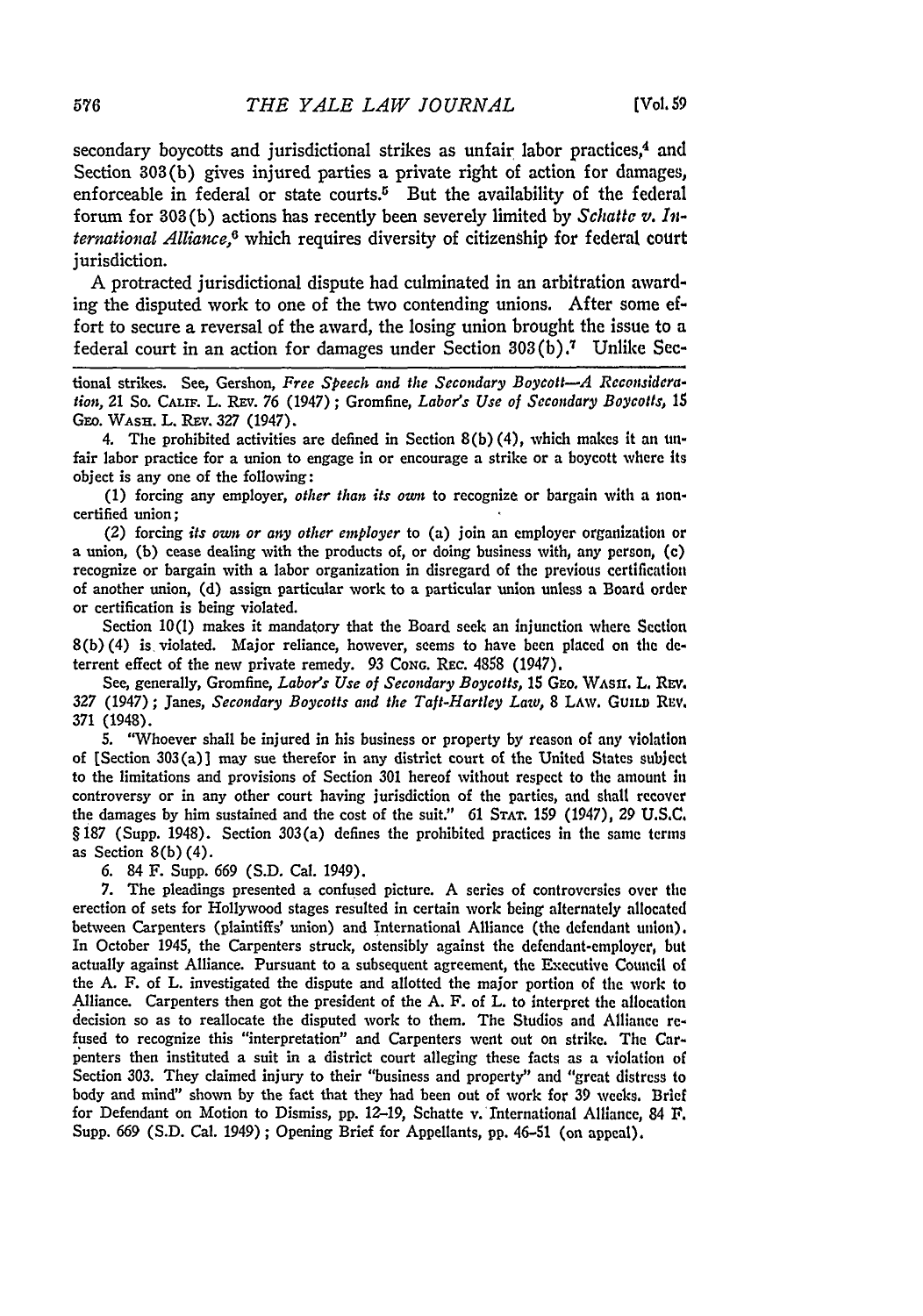tion **301,** which creates a similar damage action, for breach of collective bargaining agreements, Section **303** does not expressly exclude diversity as a jurisdictional requirement.<sup>8</sup> Contrasting the two sections, the court concluded that the lack of a disclaimer in 303(b) signified congressional intent to require diversity, despite a clause subjecting **303** to the limitations and provisions of **301.9** Since the parties were not diverse, the case was dismissed for want of jurisdiction.<sup>10</sup>

While Congress may require diversity for enforcement of an action in the federal courts if it so chooses,<sup>11</sup> the requirement is not necessary to federal jurisdiction whenever an action presents a "federal question."<sup>12</sup> A party automatically invokes "federal question" jurisdiction by asserting a federally created right in his complaint.13 Since the *Schatte* plaintiff relied on a federal

8. "Suits for violation of contracts between an employer and a labor organization representing employees in an industry affecting commerce as defined in this Act, or between any such labor organizations, may be brought in any district court in the United States having jurisdiction of the parties, without respect to the amount in controversy or without regard to the citizenship of the parties." **61 STAT. 156** (1947), 29 **U.S.C.** § **185** (Supp. 1948).

9. Schatte v. International Alliance, **84** F. Supp. 669, 674 **(S.D.** Cal. 1949).

**10.** 84 F. Supp. 669, 674 (S.D. Cal. 1949). Plaintiffs relied also on the theory that defendants' activity constituted a conspiracy to deprive plaintiffs of the right to work in violation of the Civil Rights Act, 14 **STAT. 27 (1866), 8 U.S.C.** § 41 (1946), and the Constitution, U.S. Consr. AMEND. V, XIX. These claims had been rejected in a prior case involving the same parties, and the Schatte court applied the customary rule of res judicata. 84 F. Supp. 669, 671. A further claim that plaintiffs' collective bargaining agreement had been breached within the damage provision of Section 301, see note 8 *infra,* was dismissed for lack of jurisdiction because suit was not brought in the Union's name. 84 F. Supp. 669, **672.**

**11. U.S.** Coxsr. Art. **HI,** § 2. Under this power, Congress has given general diversity jurisdiction to the federal courts. **28 U.S.C.** § **1332** (Supp. 1949). See, generally, **I** MooRE's FEDER.L PRACrICE 470-2, 480-99 **(1938).**

12. "Federal question" is itself but one of several alternative grounds for federal court jurisdiction. The judicial power, **U.S. CoNsT.,** Art. **HI,** § 2 extends to **(1)** all cases arising under the Constitution, laws and treaties of the United States ("federal question"), (2) all cases affecting Ambassadors, other public ministers and consuls, **(3)** all cases of admiralty and maritime jurisdiction, (4) controversies to which the United States is a party, (5) controversies between two or more states, **(6)** all cases between a state and citizens of another state, (7) all cases between citizens of different states, **(8)** all cases between citizens of the same state claiming lands under grants of different states and between a state or citizens thereof, and foreign states, citizens or subjects.

These are the limits beyond which Congress cannot go in vesting jurisdiction in the federal courts. Most of the constitutional grants have been carried over into statutes. 28 U.S.C., c. **85** (Supp. 1949). See **I CYCLOPEDIA OF FEDmRAL** ProcEmuR **107** (2d ed. 1943). 13. *E.g.,* Tennessee v. Union & Planters' Bank, 152 U.S. 454 (1894). Congress may constitutionally confer federal question jurisdiction whenever it has the power to regulate the subject matter concerned. Osborn v. Bank of the United States, 9 Wheat. **738 (U.S.** 1824). See Mooazis JUDmCAL **CODE COMMENTARY** 135-52 (1949). Occasionally, Congress is vague and courts have to determine whether it actually intended to confer jurisdiction. See, *e.g.,* Galy v. First National Bank, **299** U.S. 109 **(1036).** See generally Forrester, *The Nature of a "Federal Question".* 16 **TULA,=** L. **REv. 362** C1942).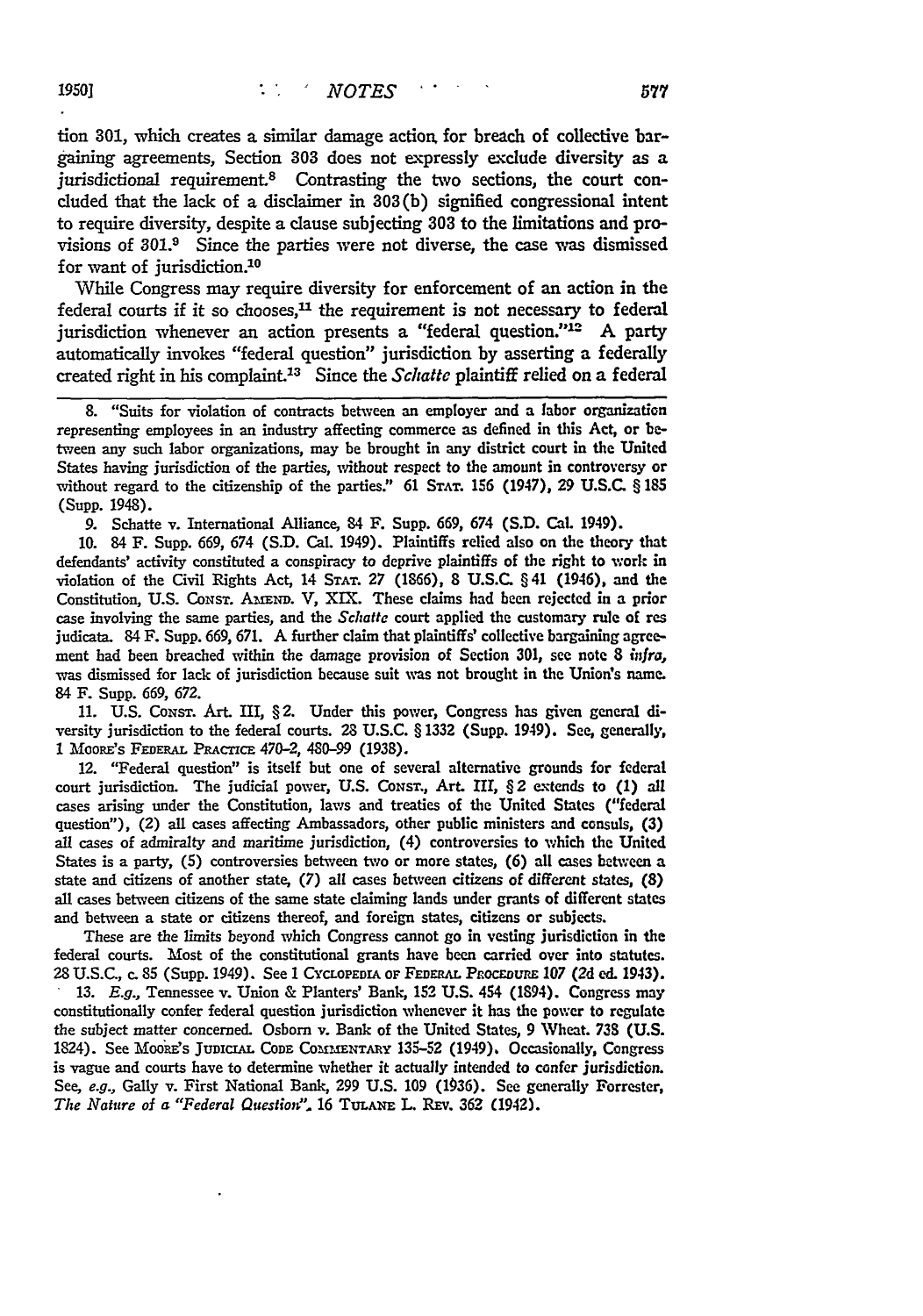right created by Section 303(b),<sup>14</sup> the court should have accepted jurisdiction unless there was a clear congressional intent to require the additional element of diversity.<sup>15</sup>

It is extremely doubtful that Congress exhibited, as the court found,<sup>10</sup> any such intent by omitting in Section 303(b) the express exclusion of diversity found in Section **301.** The latter clause was designed to meet a specific problem not present in drafting Section 303(b). Federal courts had uniformly held that diversity was required for federal jurisdiction over a common law action to enforce a collective bargaining agreement.<sup>17</sup> This background presented two dangers. First, courts might tend to hold that Congress could not convert a common law action into a right involving a valid federal question, and that diversity would still be necessary. A minority of congressmen actually held this view.<sup>18</sup> But it seemed clear to the others that congressional power over employer-employee relations included the creation of federal remedies for injuries arising from the prohibited activities.<sup>19</sup> An express statement that diversity was unnecessary was calculated to make the majority's sentiment perfectly clear. The second danger was that courts would recognize a federal question but retain a diversity requirement on the ground that Congress, though "aware" of past judicial interpretations, had

15. See MooRe's **JUDICIAL CODE COMMENTARY** 140-46 (1949). See notes 12 and **13** *supra.*

16. 84 F. Supp. 669, 673 (S.D. Cal. 1949).

*17.* E.g., Blankenship v. Kurkman, 96 F.2d 450 (7th Cir. 1938). This case determined that Congress **had** not yet created any contractual rights under the Wagner Act for employees and their employers. An action relying on the Act did not therefore state a federal question and diversity was necessary in order for the case to be heard in a federal court. See notes 12 and 13 *supra.*

18. Minority reports in both the House and Senate attacked the constitutionality of Section 301 because of its express disclaimer of diversity, see note 8 *supra.* It was argued that the section was merely procedural—that it attempted to transfer ordinary breach of contract suits to the federal courts without creating a federal substantive right and therefore diversity was required. See H.R. REP. No. 245, 80th Cong., 1st Sess. 109 (1947) (Minority Report); SEr. REP. No. 105, 80th Cong., 1st Sess. **13** (1947) (Minority Report). See also *Hearings before Committee on Labor and Public Welfare on S.5 and S.J. Res.* 22, 80th Cong., 1st Sess. **57** (1947) (Senator Pepper and former Secretary of Labor Schwellenbach).

**19.** *Id.* at **58;** Note, *Section 301(A) of the Taft-Hartley Act: A Constitutionar Problem of Federal Jurisdiction,* **57** YALE L.J. 630 (1948). The constitutionality of the section was upheld in Colonial Hardwood Flooring Co. v. International Union, *76* F. Supp. **493 (D. Md.** 1948).

<sup>14.</sup> The section does not raise a question of constitutional power, see note 13 *sopra,* since it is clear that Congress may validly legislate concerning employer-employee relations in interstate commerce. National Labor Relation Board v. Jones & Laughlin Steel Corp., 301 U.S. 1 (1937). And see note 19 infra. Congress itself has answered the question of whether the district court has jurisdiction by making a specific and definite grant. See note 5 *supra.* Therefore, if a plaintiff can bring himself within the terms of Section 303(b), the district court has jurisdiction whether his claim ultimately be held good or bad. *Cf.* Binderup v. Pathe Exchange, **263** U.S. 291 (1923).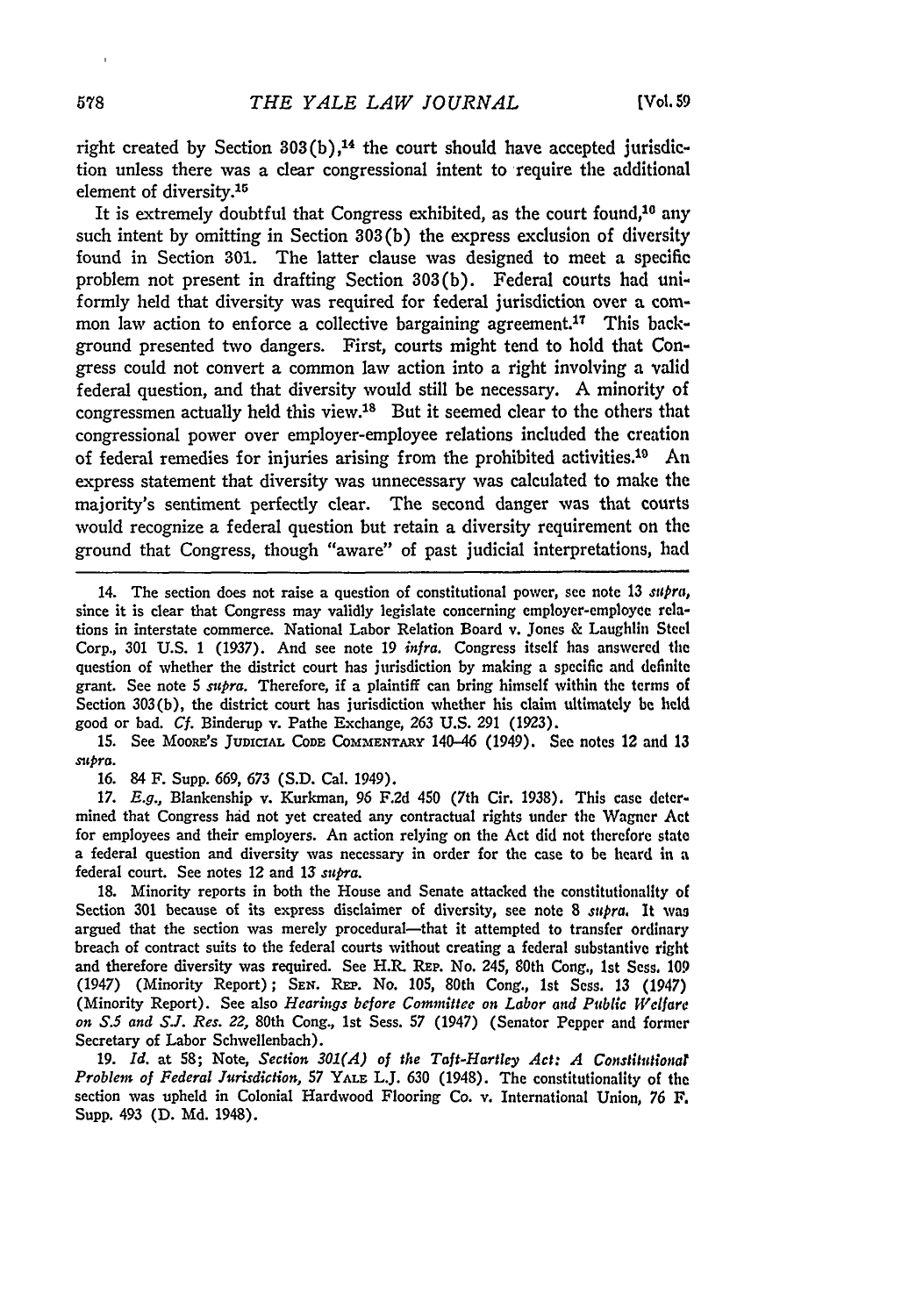refused to change them. The express disclaimer eliminated any possibility of such statutory misinterpretation.

In drafting Section **303(b),** on the other hand, Congress had no problem of overcoming prior judicial interpretation. Since the Wagner and Norris-La-Guardia Acts in effect gave positive protection to secondary boycotts and jurisdictional strikes,<sup>20</sup> the federal courts had had no occasion to pass on jurisdictional requirements.

Moreover, the drafters of the act thought an express disclaimer of diversity unnecessary to Section 303(b) **.21** Senator Taft, in defending the section, compared it to the treble damage clause of the Sherman Act<sup>22</sup> on which it had been patterned.<sup>23</sup> Since the courts had never required diversity there,<sup>24</sup> he seemed to assume that Section 303(b) would be similarly unrestricted.<sup>25</sup> Even those Senators who challenged the wisdom of Section 303(b) agreed with him that it conferred federal jurisdiction without regard to diversity.<sup>26</sup> Any remaining doubts as to congressional intent should have been dissipated **by** the incorporation into Section 303(b) of the limitations and provisions of Section **301.2**

Section 303(b) of the Taft-Hartley Act was clearly intended to supply a federal remedy for injuries caused by secondary boycotts and jurisdictional

21. "A federal statutory tort has been created. The Federal courts are given jurisdiction and it would be unnecessary to eliminate the usual [diversity] requirement." Communication to the **YALE LAW** JouRxAL from Thomas **E.** Shroyer, Professional Staff Member, Senate Committee on Labor and Public Welfare, and Chief Counsel to the Joint Committee on Labor Management Relations, Nov. 22, 1949 (replying for Senator Taft). See also notes 23 and 24 infra.

22. **38 STAT.** 731 (1914), 15 U.S.C. § 15 (1946).

23. See 93 **CONG. Rc.** 4872 (1947). The original Senate proposal removed labor unions from exemption under the antitrust laws if they conspired to **fix** prices, allocate customers, or impose restrictions on the purchase, sale or use of materials in restraint of trade. **SE-.** REP. No. 105, Supplemental Views, 80th Cong., 1st Sess. **55** (1947). As finally adopted, Section **303** stops short of declaring this activity a conspiracy, but the intent remains to subject unions to restrictions and liabilities similar to those applied against employers under the Sherman Act. *Ibid.*; 93 Cong. REC. 4872 (1947). And the jurisdictional requirements in Section 303(b) are parallel to those in the treble damage clause of the Sherman Act-neither contains a jurisdictional minimum nor an express disclaimer of diversity.

24. *E.g.,* Rambusch Decorating Co. v. Brotherhood of Painters & Decorators & Paperhangers of America, 105 **F.2d** 134 (2d Cir. 1939).

**25.** See notes 21 and 23 supra.

**26.** See, *e.g.,* **93 CoNG.** R.. 4868 (1947) (statement **by** Senator Pepper) **:** "In the next place Mr. President [Section **303]** confers jurisdiction on the Federal courts without regard to diversity of citizenship required in other Federal cases." See also *id.* at 4345.

See *id.* at 4839, where Senator Morse stated: "In other words, the proposal of the Senator from Ohio would open wide the doors of the federal courts to damage suits... **'**

**27.** See note 5 *supra.* The *Schatte* court interpreted the "limitations and provisions" clause as applicable only to non-conflicting provisions in Section 303(b). 84 F. Supp. 669, 674. Having already decided that Congress intended to require diversity, the court concluded that the clause did not apply here.

<sup>20.</sup> See note 2 *supra.*